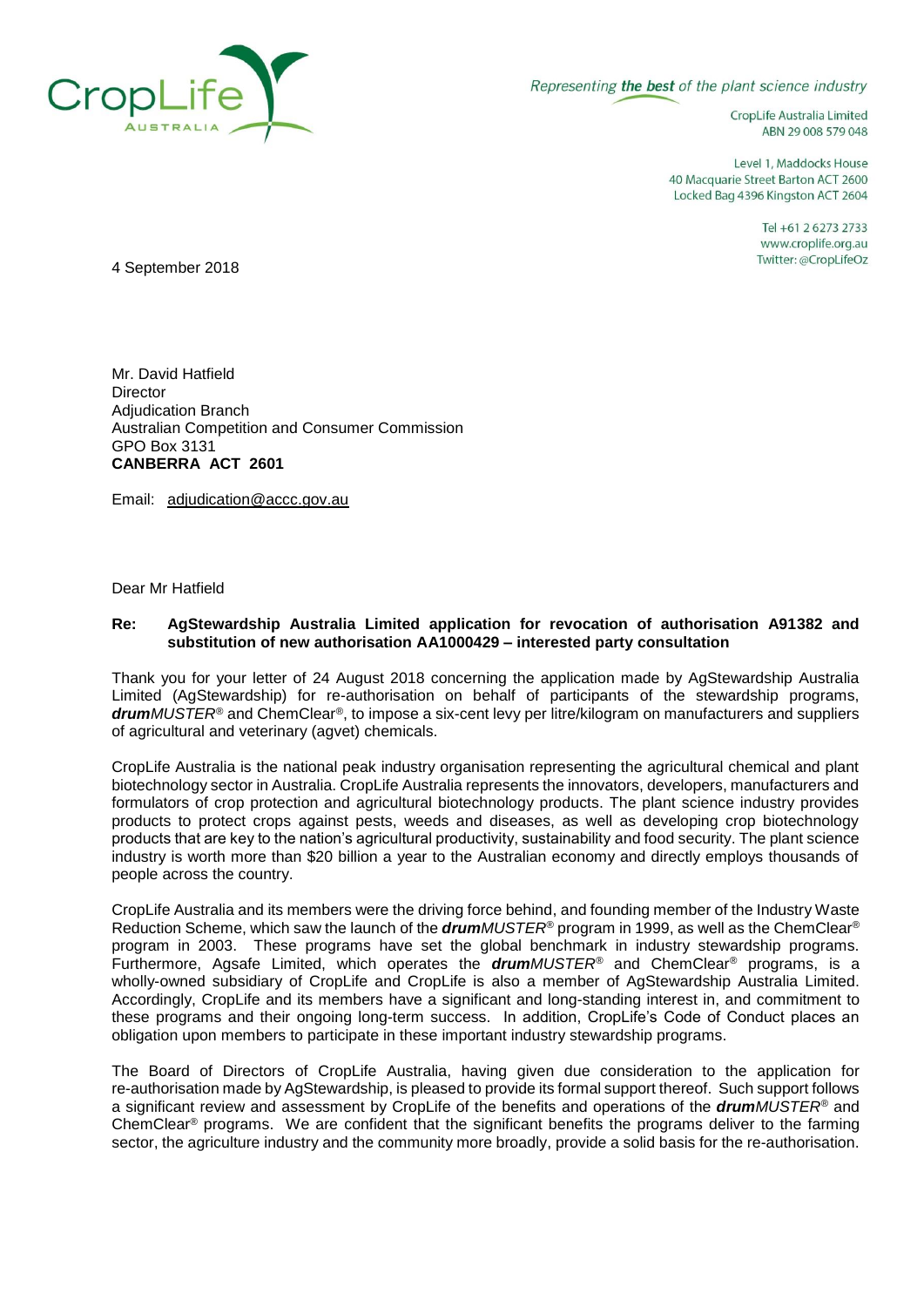

Attached for the Commission's information is a list of the *drumMUSTER®* and ChemClear*®* program relevant members of CropLife Australia, for which this letter serves as a response on behalf of the membership collectively.

Please do not hesitate to contact me should the Commission require any clarification regarding these comments.

Yours sincerely Matthew Cossey **Chief Executive Officer** *Attach:*